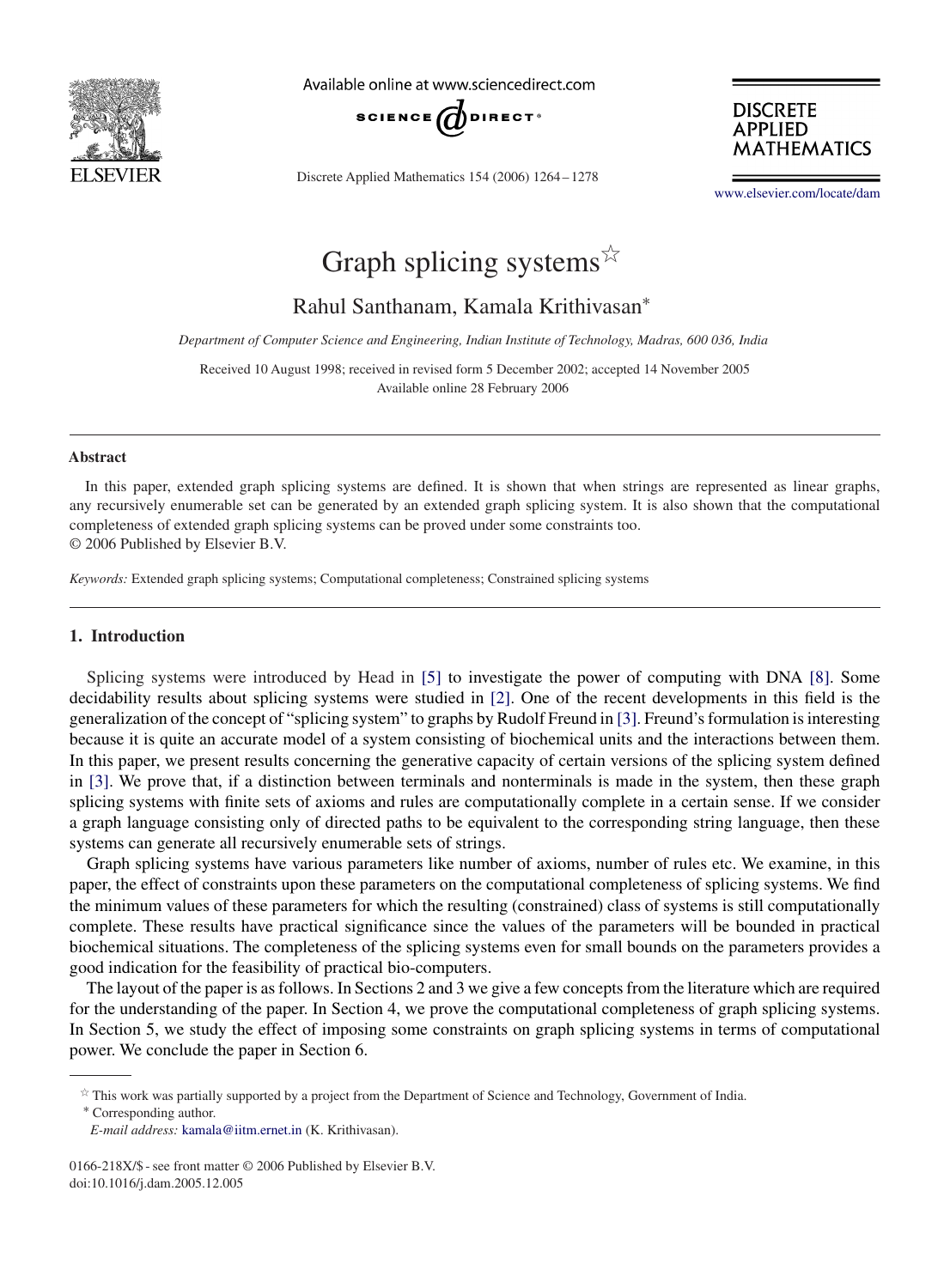## **2. Preliminaries**

Let  $\Sigma$  be any finite alphabet.  $\Sigma^*$  denotes the set of all strings over  $\Sigma$ . A graph *G* over  $\Sigma$  is a triple  $(V, E, f)$  where V is the node set,  $E \subseteq V \times V$  is the edge set and *f* is the vertex labelling function  $(f : V \to \Sigma)$ . Given a graph *G*,  $V(G)$ denotes the vertex set of *G* and  $E(G)$  the edge set of *G*. A path in *G* between vertices  $v_0$  and  $v_n$  belonging to  $V(G)$  is a set of vertices  $v_0, v_1, \ldots, v_n$  such that there is an edge between  $v_i$  and  $v_{i+1}$  for  $i = 0, \ldots, n-1$ . A graph *G* is said to be connected if there is a path in *G* between every pair of vertices that belong to  $V(G)$ . A graph language is a set of labelled graphs.

The graphs,  $G_1 = (V_1, E_1, f_1)$  and  $G_2 = (V_2, E_2, f_2)$ , are said to be equivalent if there is a bijective function  $g: V_1 \rightarrow V_2$  such that,

- for  $x, y \in V_1$ ,  $(x, y) \in E_1$  iff  $(g(x), g(y)) \in E_2$ ,
- for all  $x \in V_1$ ,  $f_1(x) = f_2(g(x))$ .

The above relation induces an equivalence relation creating equivalence classes on the set *U* of all graphs. Each such equivalence class is called an *abstract graph*. The abstract graph that corresponds to a graph *<sup>G</sup>* is represented by [G]. When we consider graph languages, we mean languages of abstract graphs. When we deal with unlabelled graphs, this notion is called Isomorphism.

We now define the notion of a Turing machine [\[6\].](#page-14-0) A Turing machine is defined by the tuple  $M = (Q, \Sigma, \Gamma, \delta, q_0, B, F)$ <br>pere Q is the set of states  $\Sigma$  is the input alphabet.  $\Gamma$  is the set of tape symbols  $\delta$  is a manning where *Q* is the set of states,  $\Sigma$  is the input alphabet,  $\Gamma$  is the set of tape symbols,  $\delta$  is a mapping from  $Q \times \Gamma$ <br>to  $Q \times \Gamma \times H$ ,  $R \cup q_0$  is the initial state,  $R$  is a symbol in  $\Gamma$  called the blank symbol and to  $Q \times \Gamma \times \{L, R\}$ ,  $q_0$  is the initial state, *B* is a symbol in  $\Gamma$  called the blank symbol and  $F$  is the set of final states states.

We denote an *instantaneous description* (ID) of the Turing machine by  $\alpha_1 q \alpha_2$ . Here *q*, the current state of *M*, is in  $Q$ ;  $\alpha_1\alpha_2$  is the string in  $\Gamma^*$  that is the contents of the tape. The tape head is assumed to be scanning the leftmost symbol of  $\alpha_2$ , or if  $\alpha_2 = \varepsilon$ , the head is scanning a blank symbol. We denote the moves of the Turing machine by the relation  $\vdash$ defined on the IDs of the machine. The relation,  $\vdash^*$ , denotes the reflexive transitive closure of  $\vdash$ . We refer the reader to [\[6\]](#page-14-0) for further details. The language accepted by a Turing machine,  $M = (Q, \Sigma, \Gamma, \delta, q_0, B, F)$ , denoted by  $L(M)$ , is defined as defined as

 $L(M) = \{w | w \in \Sigma^* \text{ and } q_0 w \vdash^* \alpha_1 p \alpha_2 \text{ for some } p \text{ in } F, \text{ and } \alpha_1 \text{ and } \alpha_2 \text{ in } \Gamma^* \}.$ 

## **3. Definitions**

**Definition 1** (*Graph splicing system*). A graph splicing system  $\sigma$  is a pair ( $\Sigma$ ,  $P$ ) where  $\Sigma$  is an alphabet and  $P$  is a finite set of rules of the form,  $((h[1], E'[1]), \ldots, (h[k], E'[k]); E)$ , where

- $h[i] = (V[i], E[i], L[i]), 1 \leq i \leq k$ , is a graph  $(L[i])$  is the vertex labelling function),
- $E'[i] \subseteq E[i], 1 \le i \le k$ .  $E'[i]$  is called the set of cut-edges;<br>• the node sets *VIi*1 are mutually disjoint:
- the node sets,  $V[i]$ , are mutually disjoint;
- *E* must obey the following rules:
	- Each edge  $(n, m) \in E'[i]$  is supposed to have been divided into two parts, i.e. the start part  $(n, m]$  and the end part  $[n, m)$  (refer to Eig. 1) end part  $[n, m)$  (refer to Fig. 1).
	- **○** The elements of *E* are pairs of the form  $((n, m], [n', m'))$ , where  $(n, m)$  and  $(n', m')$  are edges from  $\bigcup E'[i]$ .
	- $\circ$  Every element from {((n, m], [n, m))|(n, m) ∈  $\bigcup E'[i]$ } must appear exactly once in a pair of *E*.  $\Box$

n 
$$
\bullet
$$
 (n, m]  $\bullet$  m

Fig. 1. View of a cut-edge.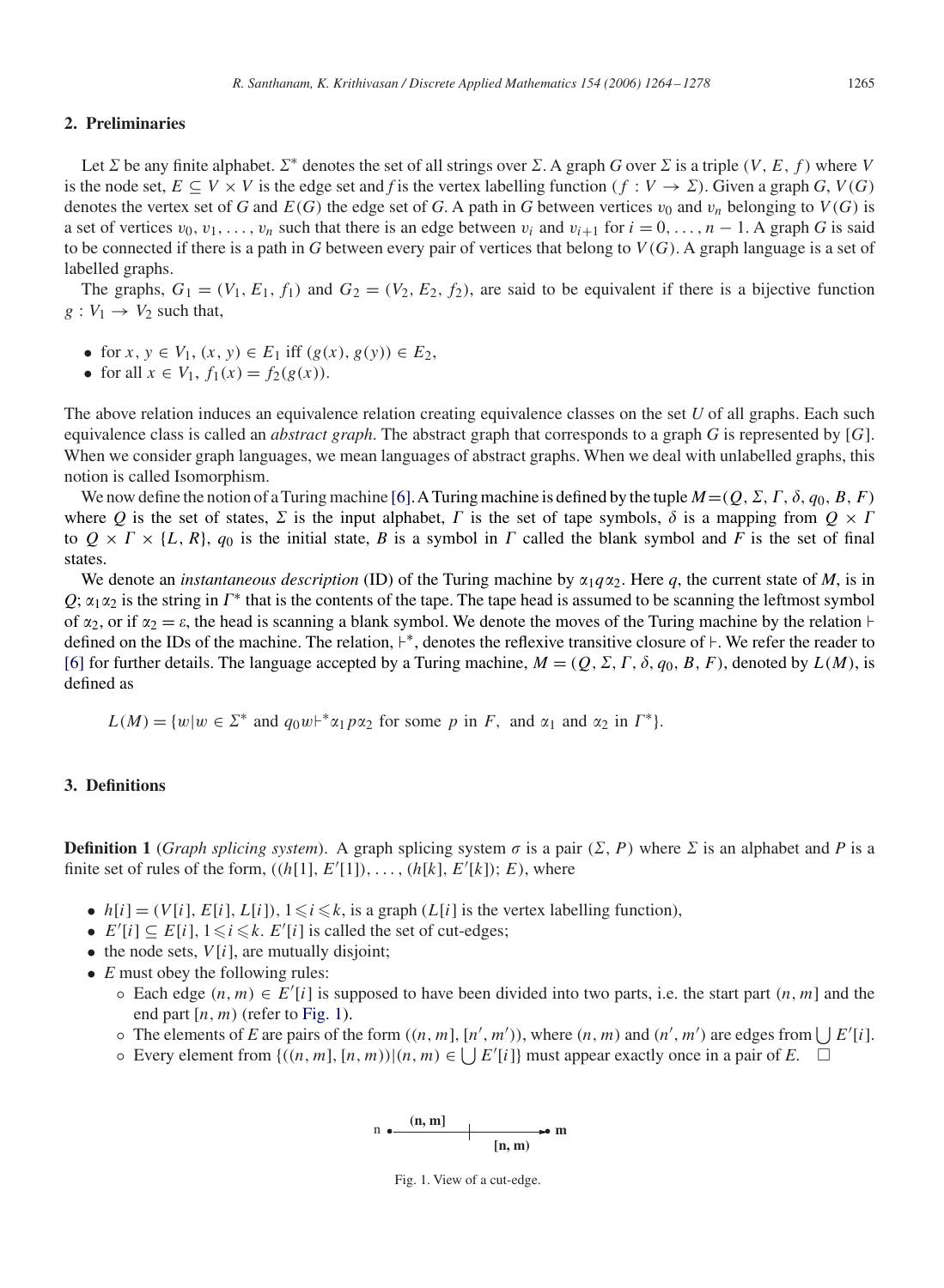**Definition 2** (*Graph splicing step*). Let  $\sigma = (\Sigma, P)$  be a graph splicing system. Let  $p = ((h[1], E'[1]), \ldots, (h[k], E'[k]) \cdot F)$  be a rule in *P*. We say that a set *R* of graphs derives a set *S* of graphs through the splicing rule  $E'[k]$ ; E) be a rule in *P*. We say that a set *R* of graphs derives a set *S* of graphs through the splicing rule *p* if there exist graphs  $g[1], g[2], ..., g[k] \in R$  and graphs  $g'[1], g'[2], ..., g'[m] \in S$  such that,

- For all *i* with  $1 \le i \le k$ ,  $h[i]$  is an induced subgraph<sup>1</sup> of g[i].
- From g[1], g[2],...,g[k] we delete all edges corresponding to edges in  $\bigcup E'[i]$  but add each edge corresponding to the edge  $(n, m')$  such that  $((n, m![n', m')) \in E$  which vields the uniquely determined union of m connected to the edge  $(n, m')$  such that  $((n, m][n', m')) \in E$ , which yields the uniquely determined union of *m* connected graphs  $a'[1]$ ,  $a'[2]$ graphs  $g'[1], g'[2], ..., g'[m]$ .  $\square$

Here we are implicitly using multisets of graphs.  $g[j]$  may be another copy of  $g[i]$ . The basic idea of a graph splicing rule is to cut various edges in some connected graphs and rejoin the edges in another fashion.

We give below the definition of an extended graph splicing system. It is slightly different from the definition given in [\[3\].](#page-13-0)

**Definition 3** (*Extended graph splicing system*). Let  $\sigma = (\Sigma, P)$  be a graph splicing system and *I* be a finite set of graphs, called the set of axioms. The quadruple,  $(N, T, P, I)$  where N and T are disjoint sets of nonterminals and terminals, respectively, and  $N \cup T = \Sigma$ , is called an *extended graph splicing system* (in an ordinary graph splicing system, no distinction between terminals and nonterminals is made).  $\sigma(I)$  is the minimal set of graphs obtained by applying some splicing rules to some subset of *I*.  $\sigma^{n}(I)$  is defined iteratively as  $\sigma(\sigma^{n-1}(I)); \sigma^{0}(I)$  is defined to be *I*. We also define  $\sigma^*(I) = \bigcup_{n \geq 0} \sigma^n(I)$ . The graph language,  $L(F)$ , generated by an extended graph splicing system *F*,  $F = (N \ T \ P \ I)$  is  $F = (N, T, P, I),$  is

$$
L(F) = \{ g = (V, E, f) \in \sigma^*(I) | f(n) \in T \,\forall n \in V(g) \}. \qquad \Box
$$

The form of the splicing rules in a graph splicing system places a restriction on the structure of the corresponding graph language. We define a graph language *L* to be of *bounded degree* if there is an integer *k* such that no vertex of any graph in *L* has degree greater than *k*. For example, the set of all binary trees is a graph language of bounded degree while the set of all complete graphs is not. All graph splicing languages are graph languages of bounded degree. This is because the degrees of vertices of graphs participating in splicing are preserved in a graph splicing step. Thus, if  $S = (N, T, P, I)$  is an extended graph splicing system then,

Maximum degree of any vertex of a graph  $\text{in } L(S) \leq \max{\{\text{degree of } v|v \text{ is a vertex of a graph in } I\}}$ .

Since the axiom set *I* is finite, the maximum exists and is an integer that bounds the degree of any vertex of a graph in *L*.

A graph language is said to be *Turing machine representable* if the set of effective representations of the graphs in the language is recursively enumerable (r.e.). Here "effective representation" means a representation that can be generated from the standard set representation of a graph by a Turing machine. The adjacency matrix of a graph, if considered in a linearized (row-major or column-major) form, is an example of such a representation. It is obvious that there are graph languages that are Turing machine representable but not degree-bounded, for example the set of complete graphs. A Turing machine could easily be designed that accepts all sequences of  $n^2$  1's for integer *n* and such a sequence is an effective representation of a complete graph. Thus the class of Turing machine representable graph languages does not coincide with the class of graph splicing languages. It is an open question whether the class of Turing machine representable graph languages of bounded degree is identical to the class of graph splicing languages.

We next consider a subclass of graph languages called *linear graph languages*. A linear graph language is a graph language that consists only of directed paths. The effective representation of a linear graph can be the string they represent. For example, the graph shown in [Fig. 2](#page-3-0) represents the string  $abc \cdots n$ . Example 1 gives a graph splicing system which has all its graphs to be linear.

<sup>&</sup>lt;sup>1</sup> A graph  $H = (V', E')$  is an induced subgraph of a graph *G*, *G* =  $(V, E)$  if,

 $\forall a, b \in V', \quad (a, b) \in E' \text{ iff } (a, b) \in E.$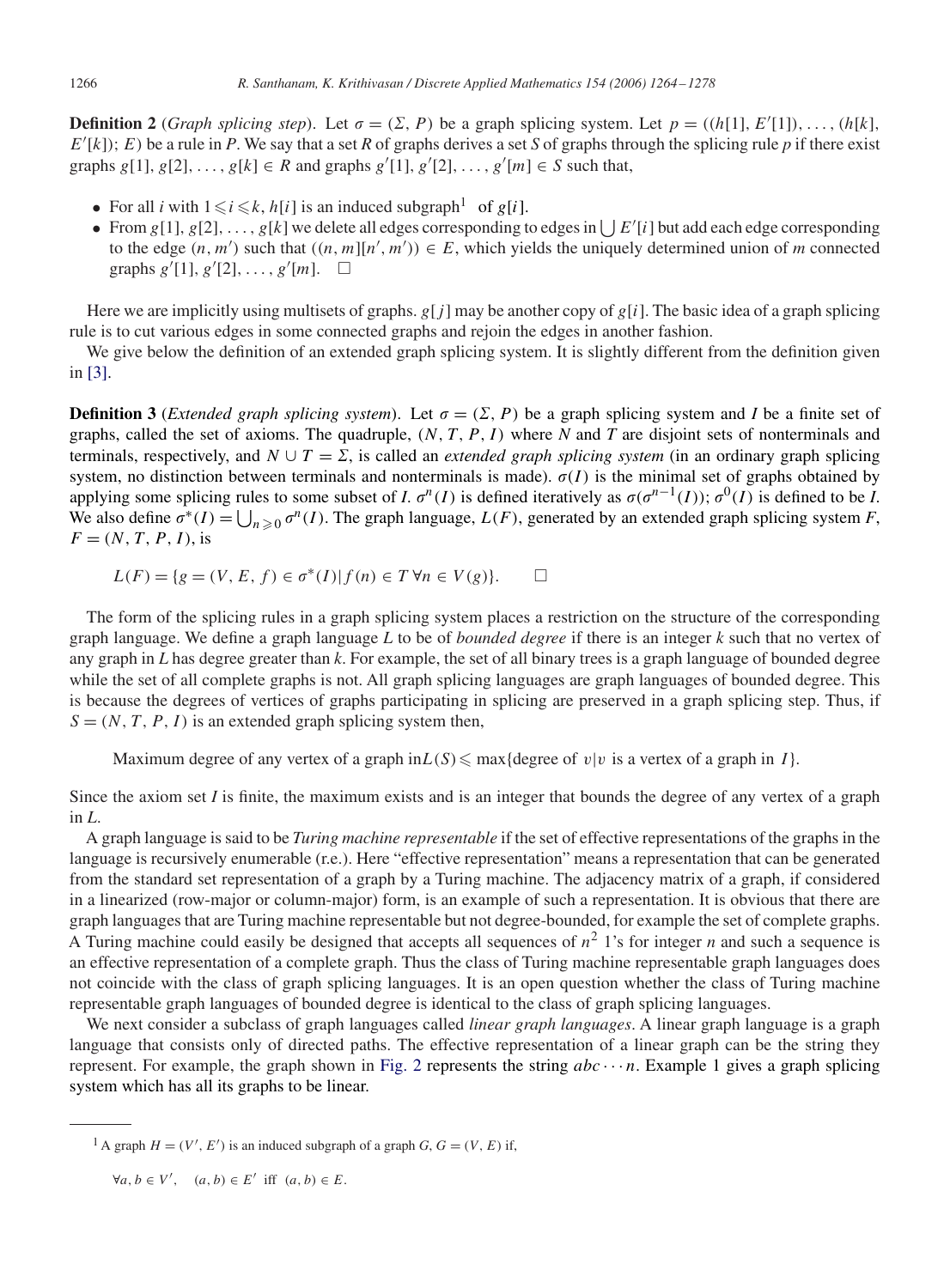<span id="page-3-0"></span>

Fig. 2. A linear graph.



Fig. 3. The graph in the set of axioms, *I*.



Fig. 5. The graph,  $h[2]$ .

**Example 1.** Consider the graph splicing system  $\sigma$  defined as,  $\sigma = (N, T, P, I)$  where the set of axioms, *I*, is given in Fig. 3. The set *P* consists of the rule,  $R = ((h[1], E'[1]), (h[2], E'[2]), E)$ , where the graphs  $h[1]$  and  $h[2]$  are shown<br>in Figs. 4 and 5, respectively. The cut-edges are shown in dotted lines in the figures in Figs. 4 and 5, respectively. The cut-edges are shown in dotted lines in the figures.

The set *E* is defined as

$$
E = \{ (2, 6), (7, 3), (5, 8) \},\
$$

where the labelling is as in the Figs. 4 and 5. The language generated by the system consists of the linear graphs representing the language,  $\{a^n b^n | n \geq 1\}.$ 

In the next section, we prove that for every r.e. language *L*, there is a graph splicing system that generates the linear graph language representing the language *L*.

## **4. A completeness result**

Computational completeness of extended regular H systems is provided in [\[7\].](#page-14-0) In this section, we prove the computational completeness of graph splicing systems. We prove that, for every r.e. language *L*, there is a graph splicing system that generates the linear graph language corresponding to *L*. The basic idea of the proof is to simulate the working of a one-tape Turing machine *M* accepting *L* using a graph splicing system. Since every r.e. set is accepted by some one-tape Turing machine, the simulation establishes the result.

Let  $M = (Q, \Sigma, \Gamma, \delta, q_0, B, \{q_f\})$  be a Turing machine (without loss of generality, we can assume that there is only  $\epsilon$  final state). We construct an extended graph splicing system  $F = (N, T, P, I)$  to simulate the working of one final state). We construct an extended graph splicing system  $F = (N, T, P, I)$  to simulate the working of *M* as follows. We define,  $V = \Gamma \cup Q \cup \{C, D, E, X, Y, Z\}$ ,  $N = V \setminus \Sigma$  and  $T = \Sigma$ . The graphs in the set *I* are given in the [Fig. 6.](#page-4-0)

The prime idea behind the simulation of the working of the Turing machine on a string in  $\Sigma^*$  is as follows. For each string in  $\Sigma^*$ , we generate a graph with two copies of the string, i.e., a graph of the form shown in [Fig. 7.](#page-4-0) Then, we simulate a Turing machine on one of the copies of the string. If a halting state is reached, the part of the graph involved in the simulation is cut off and the linear graph representation of a string belonging to the r.e. set is generated.

We now describe the rule set *P*. The set *P* [consists of nine classes of rules. The classes are described in the](#page-4-0) Tables 1 and [2.](#page-5-0) Each class of rules are such that every rule in the class has exactly two graphs,  $h[1]$  and  $h[2]$ . For the sake of brevity, we have given the graphs,  $h[i]'s$  and the resultant graphs obtained from these graphs after the splitting and recombining for each class of rules. We depict the cut-edges as dotted lines in the graphs  $h[i]'s$ .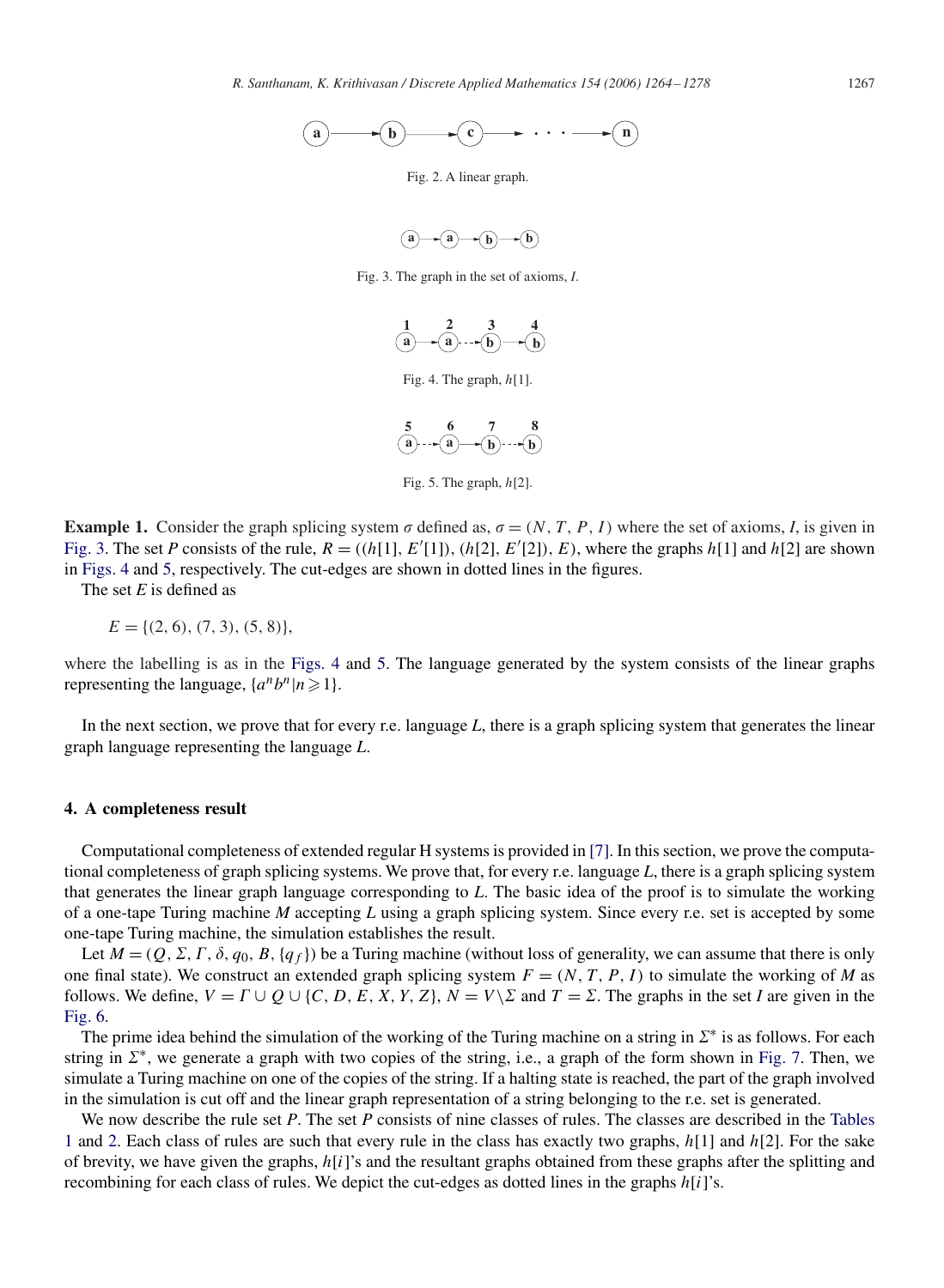

Fig. 6. The graphs in the set *I*. Here,  $a \in \Sigma$ ,  $b, c \in \Gamma$ ,  $q \in \mathcal{Q}$ .



Fig. 7. Graph generated during the simulation. Here the string is  $w = a_1 a_2 \cdots a_n$ .

#### Table 1 Classes of rules in *P*



Class 1 of rules is used for generation of a graph containing two copies of a string. Class 2 is used for beginning the simulation, by bringing a symbol for the start state into the graph. Classes 3 and 4 are used for introducing blanks, as and when needed. Classes 5 and 6 are used for the actual simulation, each application of a rule simulating one step of a Turing machine. Class 5 is used for the left moves of the tape head and Class 6 for the right moves. Classes 7 and 8 are used for incrementally deleting the second copy of the string from the graph if a halting state is reached. Class 9 is used for finally generating a string that has been accepted by the Turing machine.

To elaborate further, Class 1 rules generate the graph as shown in Fig. 7. Class 2 starts the simulation by introducing  $q_0$  after X and simultaneously changing X to Y. Successive IDs of the Turing machine occur between X and Z. Rules

<span id="page-4-0"></span>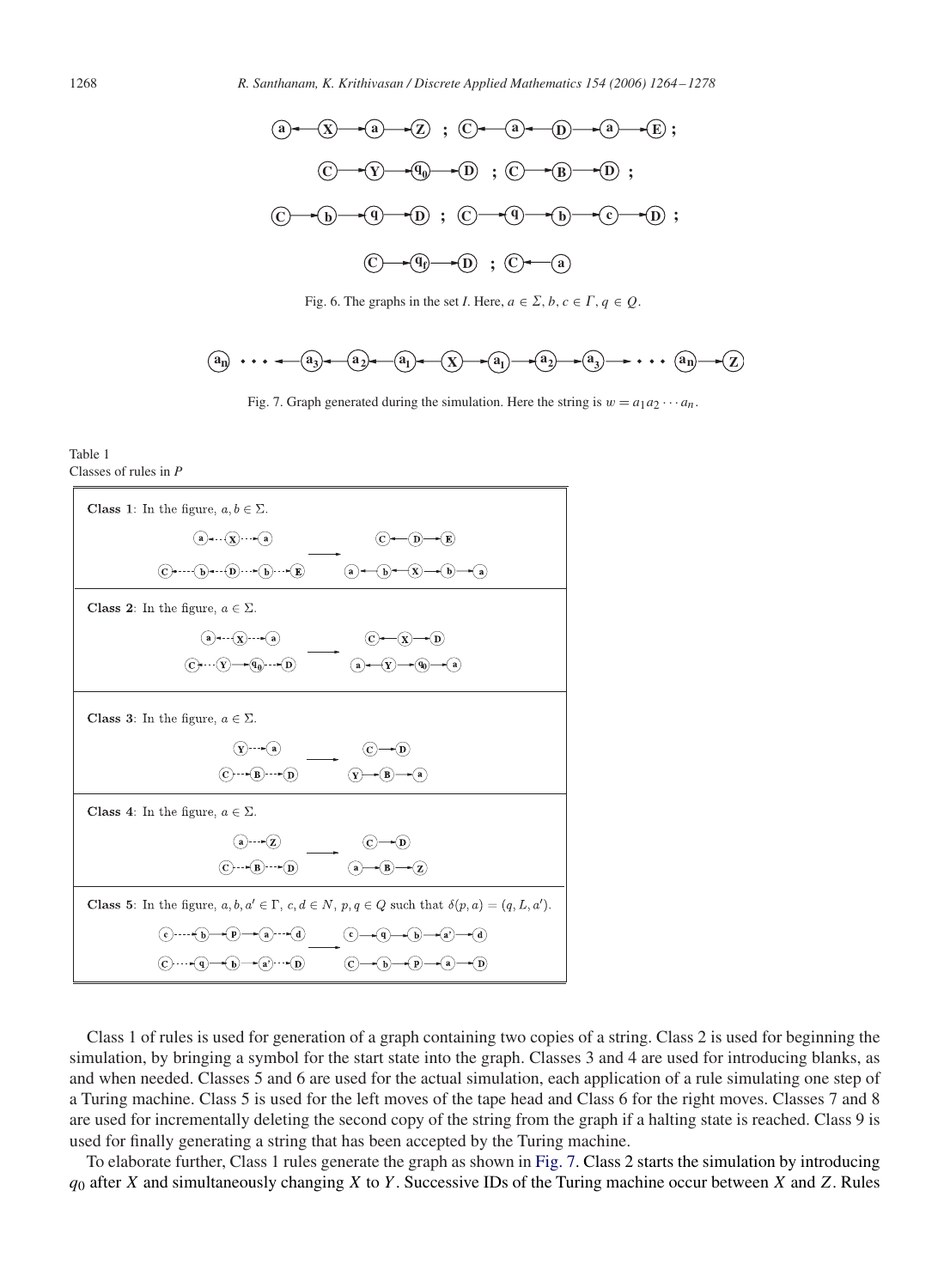<span id="page-5-0"></span>





Fig. 8. Linear graph of the ID before applying the rules in Class 5.

$$
\begin{array}{c}\n\textcircled{0}\rightarrow\textcircled{0}\rightarrow\textcircled{b}\rightarrow\textcircled{a}\rightarrow\textcircled{d}\n\end{array}
$$

Fig. 9. Linear graph of the ID after applying the rules in Class 5.

$$
\textcircled{b}\rightarrow \textcircled{p}\rightarrow \textcircled{a}\rightarrow \textcircled{d}
$$

Fig. 10. Linear graph of the ID before applying the rules in Class 6.

$$
\textcircled{b}\rightarrow\textcircled{a}\rightarrow\textcircled{q}\rightarrow\textcircled{d}
$$

Fig. 11. Linear graph of the ID after applying the rules in Class 6.

in Class 5 simulate a left move namely,  $\delta(p, a) = (q, a', L)$ . The corresponding portion of the ID in the linear graph as shown in Fig. 8 shown in Fig. 9 shown in Fig. 8 is changed accordingly to obtain the linear graph representation of the resultant ID as shown in Fig. 9 by splicing using these rules. Rules in class 6 simulate a right move,  $\delta(p, a) = (q, a', R)$ . The corresponding portion of the ID in the linear graph as shown in Fig. 10 is changed accordingly to obtain the linear graph repres of the ID in the linear graph as shown in Fig. 10 is changed accordingly to obtain the linear graph representation of the resultant ID as shown in Fig. 11 by splicing using these rules. By this simulation, successive IDs appear between Y and Z. Once the final state  $q_f$  is reached, symbols next to  $q_f$  are consumed by the rules in Classes 7 and 8 ending up with the linear graph shown in [Fig. 12.](#page-6-0) The 9th class rules remove the Y,  $q_f$  and Z ending up with  $w = a_1 a_2 ... a_n$ in the linear graph.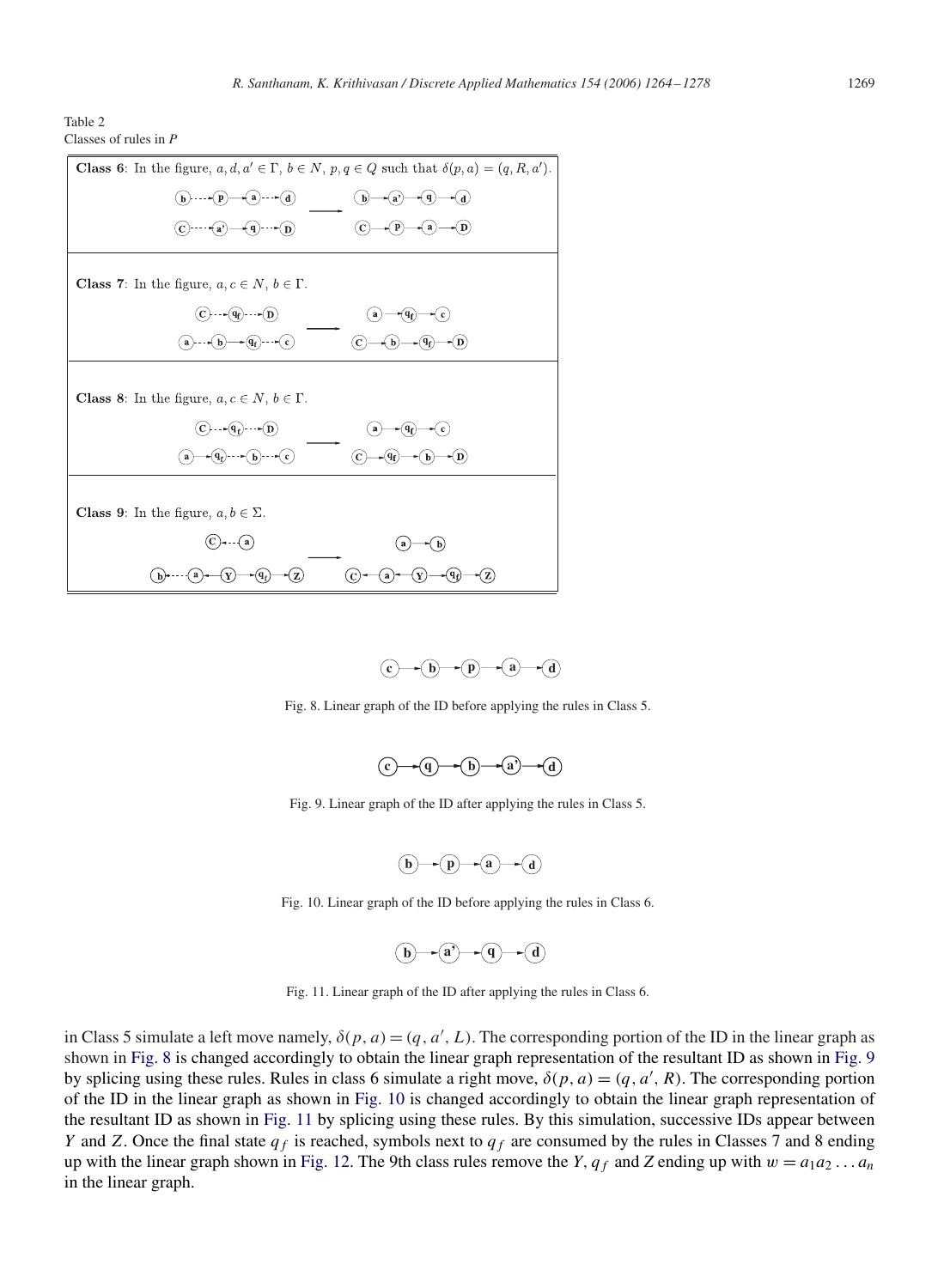$$
\textbf{a}_n \hspace{-1.5mm} \rightarrow \hspace{-1.5mm} \cdots \hspace{-1.5mm} \leftarrow \hspace{-1.5mm} \textbf{a}_1 \hspace{-1.5mm} \right) \hspace{-1.5mm} \leftarrow \hspace{-1.5mm} \cdots \hspace{-1.5mm} \left( \hspace{-1.5mm} \begin{array}{c} \textbf{a}_1 \hspace{-1.5mm} \end{array} \hspace{-1.5mm} \right) \hspace{-1.5mm} \left( \textbf{a}_1 \hspace{-1.5mm} \right) \hspace{-1.5mm} \hspace{-1.5mm} \rightarrow \hspace{-1.5mm} \left( \textbf{a}_1 \hspace{-1.5mm} \right) \hspace{-1.5mm} \right)
$$

Fig. 12. Linear Graph obtained after applying rules in Classes 7 and 8.

<span id="page-6-0"></span>A proof of the equivalence between the language accepted by the Turing machine and the language generated by the graph splicing system is straightforward. It can be seen that any string accepted by the Turing machine is also generated as a linear graph by the graph splicing system as described above. The graph language consists of graphs having terminal symbols as node labels produced by the system. Only strings accepted by the Turing machine will be produced by the system with terminal node labels. The form of the rules and the form of any byproducts generated during a splicing preclude the possibility of extra strings (strings not accepted by the Turing machine) being generated. Those graphs will have nonterminal node labels. Therefore, the equivalence holds.

## **5. Results on constrained splicing systems**

Consider a class *C* of graph splicing systems with finite sets of axioms and rules. The family of graph languages,  $\mathcal{L}(C)$ , corresponding to *C* is defined as

 $\mathcal{L}(C) = \{L(F) | F \in C\}.$ 

If  $\mathcal{L}(C)$  contains the class of recursively enumerable languages represented as linear graphs, then *C* is said to be computationally complete. We proved earlier that the class *U* of all graph splicing systems with finite sets of axioms and rules is computationally complete.

Next we define the following terms:

$$
\alpha(C) = \max\{|I||F = (N, T, P, I) \in C \text{ for some } N, T, P\},
$$
  
\n
$$
\beta(C) = \max\{|P||F = (N, T, P, I) \in C \text{ for some } N, T, I\},
$$
  
\n
$$
\gamma(C) = \max\{|N||F = (N, T, P, I) \in C \text{ for some } T, P, I\},
$$
  
\n
$$
\delta(C) = \max\{k|k \text{ graphs occur in a rule of } P \text{ for some } F = (N, T, P, I) \in C\},
$$
  
\n
$$
\omega(C) = \max\{k|k \text{ edges are split in some rule of } P \text{ for some } F = (N, T, P, I) \in C\}.
$$

Most of the results in this section are obtained by slightly modifying the simulation of a Turing machine that yielded the earlier completeness result. Therefore, instead of giving the detailed simulation for each result, we specify the changes to be made to the original simulation.

**Theorem 1.** *There is a set*  $C_1$  *of graph splicing systems with*  $\alpha(C_1) = 1$  *that is computationally complete.* 

**Proof.** In order to prove the theorem, we shall show that any r.e. language represented as linear graphs can be generated by a graph splicing system with a single axiom. We mainly use the simulation techniques used in the previous section. The basic idea of the proof is to encode many axioms by one axiom, from which the original axioms can be derived by the application of a special rule.

Let *L* be a r.e. language. Then, by the result in the previous section, there exists an extended graph splicing system,  $F =$  $(N, T, P, I)$ , which generates *L* (represented as linear graphs). We construct a graph splicing system  $F' = (N', T, P', I')$  from *F* such that  $I(F) = I(F')$  and  $|I'| = 1$ from *F* such that  $L(F) = L(F')$  and  $|I'| = 1$ .<br>Let the axioms in the L L L L L Then

Let the axioms in *I* be  $I_1, I_2, \ldots, I_n$ . Then F' has  $N' = N \cup \{c_1, c_2\}$  where  $c_1$  and  $c_2$  are symbols not in *N*. I' consists of a single axiom which encodes the information in all the axioms  $I_1, I_2, \ldots, I_n$  of *F*. Let us abuse notation by referring to the single graph in I' as I'. Then, I' is given in [Fig. 13.](#page-7-0) The subgraphs  $J_i$  refers to the graphs shown in [Fig. 14.](#page-7-0)<br>In the subgraph  $J_i$  as it is the first symbol of  $J_i$  and  $a'$  is the last symbol of  $J_i$  for each In the subgraph  $J_i$ ,  $a_i$  is the first symbol of  $I_i$  and  $a_i^{\dagger}$  is the last symbol of  $I_i$ , for each *i*. The symbol *a* in *I'* is any symbol in *N* Each *L* is attached transversely in *I'* i.e. each *L* is connect symbol in *N*. Each  $J_i$  is attached transversely in  $I'$ , i.e., each  $J_i$  is connected to its neighbours only through the node labelled  $c_2$ .

The rule set  $P'$  of  $F'$  is defined as,

 $P' = P \cup Q_1 \cup Q_2 \cup \cdots \cup Q_n,$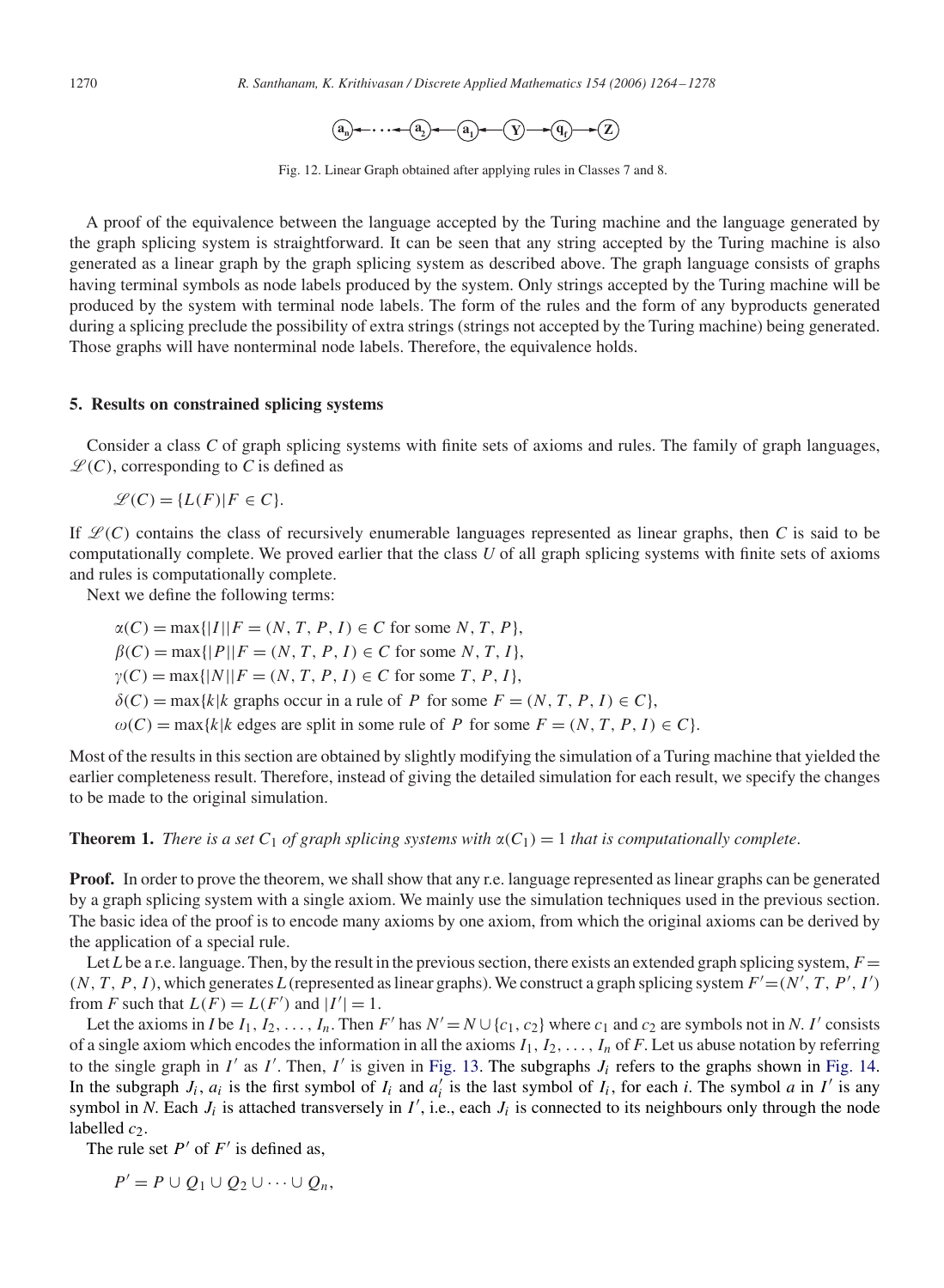$$
\boxed{\underline{I_1}} \rightarrow \textcircled{q} \rightarrow \boxed{\underline{I_2}} \rightarrow \textcircled{q} \rightarrow \cdots \rightarrow \textcircled{q} \rightarrow \boxed{\underline{J_1}} \rightarrow \boxed{\underline{J_2}} \rightarrow \cdots \rightarrow \boxed{\underline{J_{n-1}}}
$$

<span id="page-7-0"></span>Fig. 13. The new axiom, I'. Here  $I_k$ 's are the subgraphs representing the old axioms. The subgraphs  $J_k$ 's are shown in Fig. 14.



Fig. 14. The subgraph  $J_i$ ,  $1 \le i \le n - 1$ .



Fig. 15. The rule  $Q_i$ ,  $1 \le i \le n$ .

where the rule  $Q_i$ , is as shown in Fig. 15. In the rule  $Q_i$ ,  $b'_i$  is the penultimate symbol of  $I_i$  and  $b_i$  is the second symbol of  $I_i$ of  $I_i$ .

First, we prove that  $L(F) \subseteq L(F')$ . It is enough to prove that  $I_1, I_2, \ldots, I_n$  can be derived in F'. To do this, we consider that  $I_1, I_2, \ldots, I_n$  can be derived in F'. To do this, we consider the rules  $Q_1, Q_2, \ldots, Q_n$  of successively apply the rules  $Q_1, Q_2, \ldots, Q_n$  to  $I'$ . When  $Q_1$  is applied to  $I', I_1$  and  $I_2 \rightarrow \cdots$  are derived. When  $Q_2$  is applied to  $I'$ ,  $I_1$  and  $I_2 \rightarrow \cdots$  are derived. is applied,  $I_2$  and  $I_3 \rightarrow \cdots$  are derived. Thus, by successively applying the rules  $Q_i$ , the axioms of *F* can be derived. By applying the rules in *P* to these axioms, all graphs that belong to  $L(F)$  can be derived in *F'*.<br>The reverse inclusion  $L(F) \subseteq L(F)$  is much more difficult to prove. The proof is by induction

The reverse inclusion,  $L(F') \subseteq L(F)$ , is much more difficult to prove. The proof is by induction. We show that, if a certain set of properties is true of graphs derived in *n* or fewer steps, it is also true of graphs derived in  $n + 1$  steps. We also show that this set of properties constrains graphs with only terminal nodes that are derivable in  $F'$  to also be derivable in *F*.

The set of properties is as below.

- 1. If the graph does not contain the nonterminals  $c_1$  and  $c_2$ , it is derivable in *F*.
- 2. If the graph contains the nonterminal  $c_1$  but not  $c_2$ , it is of the form  $w_1 \to c_1 \to \cdots \to w_r \to c_1, r \geq 2$  where the  $w_i$ 's are linear graphs derivable in  $F$ .
- 3. If the graph contains the nonterminals  $c_1$  and  $c_2$ , it is of the form  $w_1 \to c_1 \to \cdots \to c_1 \to a \to K_1 \cdots K_{n-1}$ . Here, each  $K_i$  is either equal to  $J_i$  or it is  $J_i$  with a node labelled  $c_1$  attached to  $a'_i$  and  $a_{i+1}$ . Also, the  $w_i$ 's are linear graphs derivable in  $F$ linear graphs derivable in *F*.

We now show that the properties above are conserved in an application of a graph splicing rule.

Let the splicing rule be applied to graphs  $G_1$  and  $G_2$ . If neither of the graphs has property 3, only rules in *P* can be applied and the resultant graphs will have either property 1 or property 2. If a rule in *P* is applied to graphs having any of the three properties, it is easily seen that one of the properties holds good for each of the resulting graphs. The only remaining case is the situation where one or both of  $G_1$  and  $G_2$  have property 3 and one of the rules  $Q_i$ ,  $1 \le i \le n$  is applied. If the  $K_i$ 's are equal to the  $J_i$ 's, we obtain one graph with either property 1 or property 2 and two graphs with property 3. Otherwise, we get the same graphs  $G_1$  and  $G_2$ . In either case, one of the three properties holds for each of the resultant graphs.

For the case  $n = 0$ , the property 3 holds. Since the properties are preserved by a splicing step, one of the 3 properties holds for any graph derived in  $F'$ . We are interested only in graphs with all nodes having terminal labels. Such graphs can only have property 1, therefore they are derivable in  $F$  i.e.,  $I(F') \subset I(F)$ can only have property 1, therefore they are derivable in *F*, i.e.,  $L(F') \subseteq L(F)$ .  $\Box$ 

**Theorem 2.** *There does not exist a computationally complete set*  $C_3$  *of graph splicing systems such that*  $\gamma(C_3) = 0$ .

**Proof.** This result is given in [\[4\].](#page-14-0) It is obvious that languages such as the regular language  $(aa)^*$  cannot be generated by a graph splicing system without nonterminals.  $\Box$ 

**Theorem 3.** *There exists a set*  $C_3$  *of graph splicing systems with*  $\gamma(C_3) = 1$  *such that*  $C_3$  *is computationally complete.*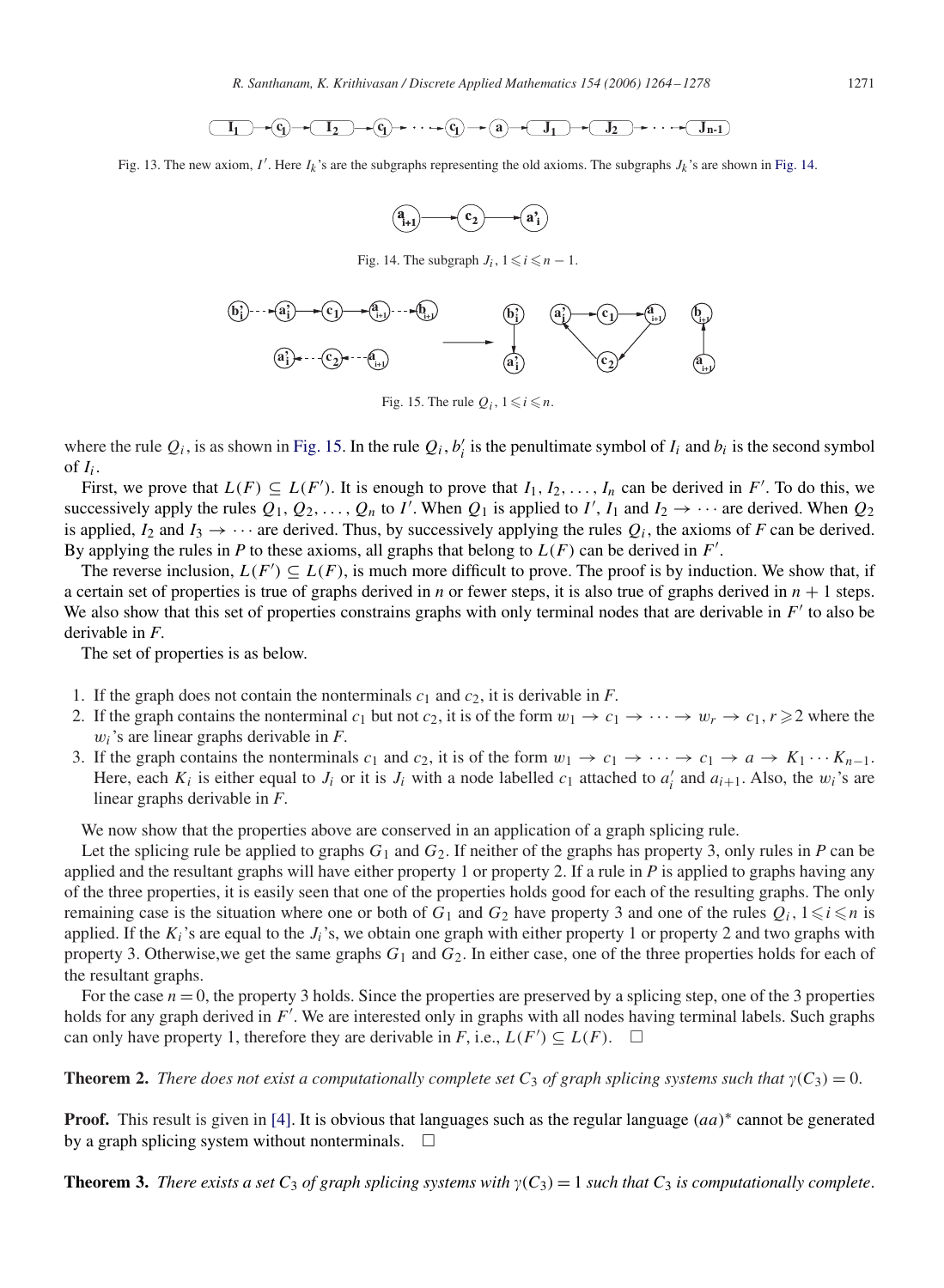

Fig. 16. Replacement subgraph for  $N_i$ .

<span id="page-8-0"></span>



Fig. 18. The graph h[1] of *<sup>p</sup>*.



Fig. 19. Axiom set *I*. Here  $a \in \Sigma$ , and  $b \in V$ .

Table 3 Classes of rules in *P*

| <b>Class 1:</b> In the figure, $a, b \in \Sigma$ .                                                                                                                                                                                                                                                                                                                                    |
|---------------------------------------------------------------------------------------------------------------------------------------------------------------------------------------------------------------------------------------------------------------------------------------------------------------------------------------------------------------------------------------|
| $\mathbf{-(x)}$ $\cdots$ $\mathbf{-(a)}$<br>$\hat{\mathbf{b}}$<br>$\mathbf{a}$<br>$\bf{a}$<br>$\left( \begin{array}{c} \textbf{a} \end{array} \right)$<br>X                                                                                                                                                                                                                           |
| $\widehat{z_0}$ - $\widehat{z_0}$ - $\widehat{z_2}$                                                                                                                                                                                                                                                                                                                                   |
| <b>Class 2:</b> In the figure, $a, b \in \Sigma$ .                                                                                                                                                                                                                                                                                                                                    |
| $\mathbf{a}$<br>$\mathbf{b}^{\prime}$<br>$\bf{a}$<br>a                                                                                                                                                                                                                                                                                                                                |
| $\mathbf{b}$ $\rightarrow$ $\mathbf{z}_2$<br>$\mathbf{z}_1$<br>$\mathbf{Z}_1$                                                                                                                                                                                                                                                                                                         |
| <b>Class 3:</b> In the figure, $b \in \Sigma$ .                                                                                                                                                                                                                                                                                                                                       |
| $-(x)$ $-(p)$<br>$\mathbf{b}$<br>$\mathbf{b}$<br>$\vert b \rangle$<br>b                                                                                                                                                                                                                                                                                                               |
| $\begin{picture}(20,10) \put(0,0){\vector(1,0){100}} \put(15,0){\vector(1,0){100}} \put(15,0){\vector(1,0){100}} \put(15,0){\vector(1,0){100}} \put(15,0){\vector(1,0){100}} \put(15,0){\vector(1,0){100}} \put(15,0){\vector(1,0){100}} \put(15,0){\vector(1,0){100}} \put(15,0){\vector(1,0){100}} \put(15,0){\vector(1,0){100}} \put(15,0){\vector(1,0){100}} \$<br>$\mathbf{z}_1$ |
| <b>Class 4:</b> In the figure, $b \in \Sigma$ .                                                                                                                                                                                                                                                                                                                                       |
| (b)<br>$\mathbf{b}$<br>$\mathbf{b}$<br>p,<br>þ                                                                                                                                                                                                                                                                                                                                        |
| $\mathbf{Z}_2$<br>$\mathbf{b}$<br>Z1                                                                                                                                                                                                                                                                                                                                                  |
| <b>Class 5:</b> In the figure, $a, b \in \Sigma$ .                                                                                                                                                                                                                                                                                                                                    |
| $\mathbf{b}$<br>$\mathbf{b}$<br>b                                                                                                                                                                                                                                                                                                                                                     |
| a                                                                                                                                                                                                                                                                                                                                                                                     |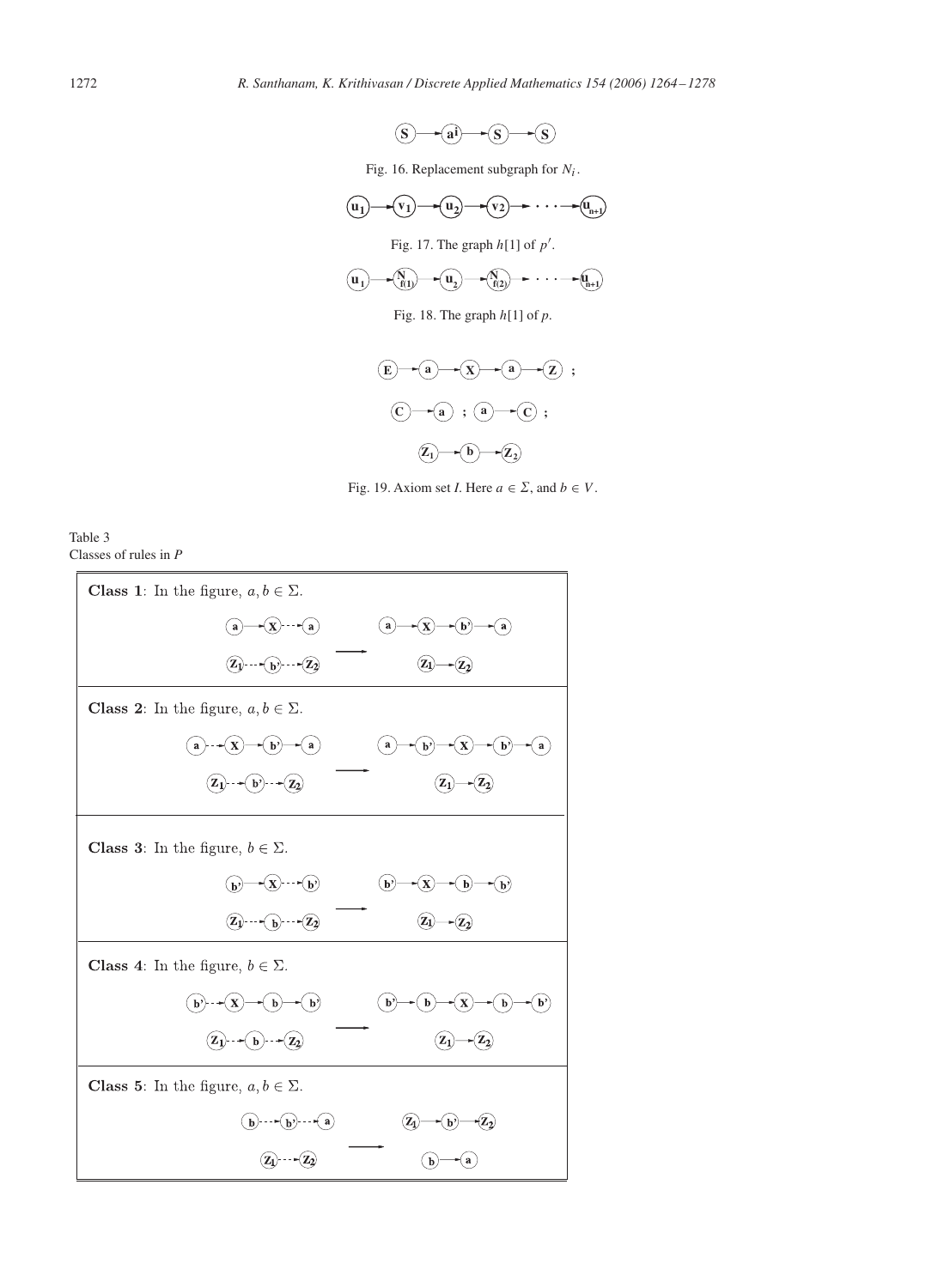Table 4 Classes of rules in *P*

| <b>Class 6:</b> In the figure, $b \in \Sigma$ .                                                        |
|--------------------------------------------------------------------------------------------------------|
| a) $\cdots$ b) $\cdots$ b)<br>$(\mathbf{Z}_1)$<br>$\sqrt{z_2}$<br>(b)                                  |
| $(\mathbf{Z}_1)$ --- $(\mathbf{Z}_2)$<br>$\left(\mathbf{b}\right)$<br>$\bf a$                          |
| <b>Class 7:</b> In the figure, $a \in \Sigma$ .                                                        |
| $\bigcirc$ $\bigcirc$ $\bigcirc$ $\bigcirc$<br>$\bf{a}$<br>$\mathbf{q_0}$<br>a<br>a                    |
| $(\overline{\mathcal{L}}_1) \cdots (\overline{\mathcal{L}}_0) \cdots (\overline{\mathcal{L}}_2)$<br>Z٥ |
| <b>Class 8:</b> In the figure, $b \in \Sigma$ .                                                        |
| $-(q_0)$<br>$\bf\langle\ a\,$<br>$\bf{a}$<br>$({\bf q_0}$<br>$\bf{a}$<br>X<br>$\bf a$                  |
| $(Y) - (Z_2)$<br>$z_1$<br>$\mathbf{z}_1$                                                               |
| Class 9:                                                                                               |
| $(y)$ --- $(x)$ --- $(q_0)$<br>$(z_2)$<br>$\mathbf X$<br>$\mathbf{Z}_1$                                |
| $-(\mathbb{Z}_2)$<br>$({\bf Z}_1)$<br>$\mathbf{q_{0}}$<br>Y                                            |
| <b>Class 10:</b> In the figure, $a \in Q \cup \Gamma$ .                                                |
| $\widehat{\mathbb{Z}}_1$ - $\widehat{\mathbb{R}}$ - $\widehat{\mathbb{Z}}_2$<br>a                      |
| $\mathbf{a}$                                                                                           |

**Proof.** We simulate a graph splicing system  $F = (N, T, P, I)$  with a graph splicing system  $F' = (N', T', P', I')$  which has  $|N'| = 1$ . The simulation is a slight modification of the standard Turing machine simulation. Consider a symb has  $|N'| = 1$ . The simulation is a slight modification of the standard Turing machine simulation. Consider a symbol  $a \in T$ , Let  $N_1 \cup \cdots \cup N_k$  code the nonterminals in Nusing only q and a single nonterminal S. Let  $N_2 \cup N_$  $a \in T$ . Let  $|N| = k$ . We code the nonterminals in *N* using only *a* and a single nonterminal *S*. Let  $N_1, N_2 \cdots N_k$  be an enumeration of the members of *N*. Then  $N_i$  is coded as  $S a^i S S$ . P' is the same set of rules as *P* except that  $N_i$  is replaced by the subgraph shown in Fig. 16, wherever it occurs *I'* is the same set of axioms as is replaced by the subgraph shown in [Fig. 16,](#page-8-0) wherever it occurs. I' is the same set of axioms as I except that  $N_i$  is replaced appropriately wherever it occurs.

First, we prove that  $L(F) \subseteq L(F')$ . This is obvious, since axioms and rules used in the derivation of a graph in can be replaced by corresponding axioms and rules of  $F'$  with the derivation still holding *F* can be replaced by corresponding axioms and rules of  $F'$  with the derivation still holding.

The proof that  $L(F') \subseteq L(F)$  is slightly more difficult. The proof is by induction on the number of steps required derive a graph in  $F'$ to derive a graph in  $F'$ .<br>Consider the function

Consider the function  $f : N \to \{S, a\}^*$  defined by

$$
f(N_i) = Sa^i SS.
$$

Extend the function to  $f : (N \cup T)^* \to (\{S\} \cup T)^*$  in the usual way.

The induction hypothesis is as follows. If a linear graph  $w$  is derivable in  $F'$  in  $n$  steps or less, there is a unique graph  $w'$  corresponding to it in  $F$  that is derivable in  $F$  in the same number of steps.

The base case is  $n = 0$ . The graphs of F' derivable in zero steps are the axioms in I'. These obviously correspond to igne axioms of  $I$  (by construction) unique axioms of *I* (by construction).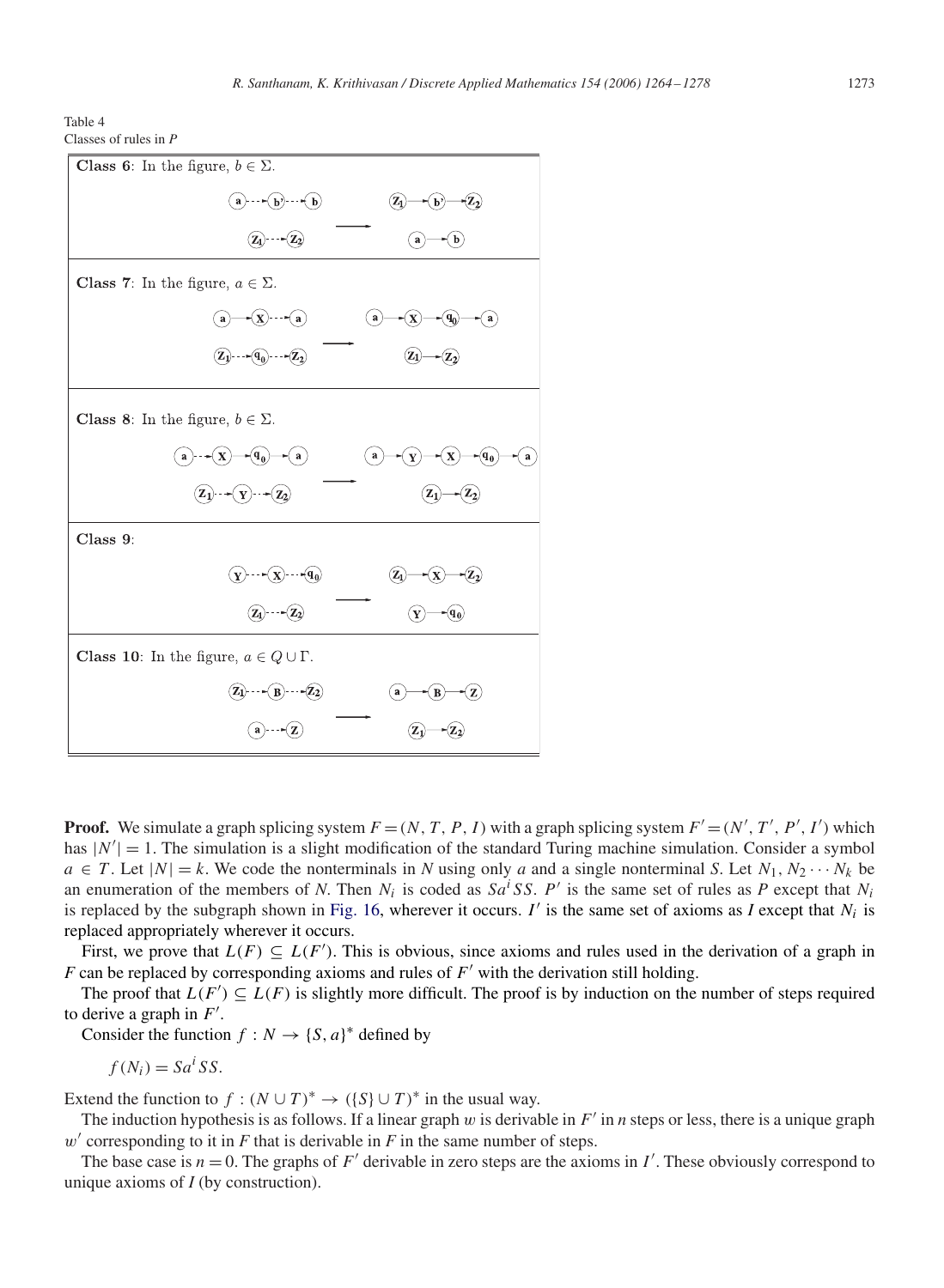| Table 5 |                         |  |
|---------|-------------------------|--|
|         | Classes of rules in $P$ |  |

| <b>Class 11:</b> In the figure, $a \in Q \cup \Gamma$ .                                                                                               |
|-------------------------------------------------------------------------------------------------------------------------------------------------------|
| $(\overline{z_1}) \cdots (\overline{z_n}) \cdots (\overline{z_n})$<br>в                                                                               |
| -⊷(a                                                                                                                                                  |
| <b>Class 12:</b> In the figure, $b, a, c, a' \in \Gamma, q, q' \in Q, \delta(q, a) = (q', a', R)$ .                                                   |
| $\blacktriangleright$ (a) $\blacktriangleright$ (c)<br>$(\mathbf{b})$<br>$\blacktriangleright$ $\bigoplus$ $[q',a']$<br>( c<br>$\preceq$ q<br>$\bf a$ |
| $\bigstar(\overline{[q',a']})$ --+                                                                                                                    |
| <b>Class 13:</b> In the figure, $b, a, c, a' \in \Gamma, q, q' \in Q$ .                                                                               |
| $\leftarrow$ (q',a'])<br>( c )<br>$\mathbf{a}$<br>[q',a']<br>$\mathbf b$                                                                              |
| $\mathbf{z}_1$<br>a                                                                                                                                   |
| <b>Class 14:</b> In the figure, $b, a', c \in \Gamma, q, q' \in Q$ .                                                                                  |
| $-(q^2,a^2)$ $-(c)$<br>$\mathbf{b}$<br>[q',a']                                                                                                        |
| $(a) \cdots (Z_2)$<br>Z                                                                                                                               |
| <b>Class 15:</b> In the figure, $b, a' \in \Gamma, q, q' \in Q$ .                                                                                     |
| ( [q', a'] )<br>[q',a']                                                                                                                               |
|                                                                                                                                                       |

Let us assume that the induction hypothesis is true for  $n=n_0$ . Consider a linear graph that is derivable in  $n_0 + 1$  steps in F'. This implies that there are linear graphs  $w_1$  and  $w_2$  in F' and a rule p' of  $\overline{F}'$  such that  $w_1$  and  $w_2$  are derivable in  $n_0$  or fewer steps and the application of  $p'$  to  $w_1$  and  $w_2$  yields w.

Consider the linear graph  $h[1]$  of p'. Let this graph be as given in [Fig. 17.](#page-8-0) In the graph,  $u_i$ 's belong to  $T^*$  and  $v_i$ 's codings of nonterminals in E. If  $v_i$  is a coding of  $N(\omega)$  for each *i*, then this rule corre are codings of nonterminals in *F*. If  $v_i$  is a coding of  $N_{f(i)}$  for each *i*, then this rule corresponds to a rule *p* of *F* which has h[1] as given in [Fig. 18.](#page-8-0) h[1] is an induced subgraph of  $w_1$ . In  $w_1$ , the subgraph in [Fig. 17](#page-8-0) can only be a code of the graph in [Fig. 18.](#page-8-0) This is because the first character of  $v_1$  is an *S* and it is followed by a terminal. This can only indicate the beginning of a code for a nonterminal. Similar reasoning holds for the graph  $h[2]$  of p' and  $w_2$ . Thus, if  $w_1$  and  $w_2$ yield w by splicing using p', then their corresponding graphs in *F* yield the corresponding graph of w in *F* by splicing using *n*. Thus, this graph is derivable in *F* in  $n_0 + 1$  steps using *p*. Thus, this graph is derivable in *F* in  $n_0 + 1$  steps.

In particular, linear graphs with only terminal labels code for themselves. Therefore, if a string  $w \in T^*$  is derivable in  $F'$ , it is derivable in *F*. This implies  $L(F') \subseteq L(F)$ .  $\Box$ 

**Theorem 4.** *There does not exist a set*  $C_4$  *of graph splicing systems with*  $\delta(C_4) = 1$  *that is computationally complete.* 

**Proof.** If there is only one graph in each rule, then the size of graphs in the corresponding splicing language is bounded. This means that the splicing language is finite. Therefore, no infinite set of strings can be generated by a splicing system with maximum 1 graph per rule.  $\Box$ 

**Theorem 5.** *There exists a set*  $C_5$  *of graph splicing systems with*  $\delta(C_5) = 2$  *that is computationally complete.* 

**Proof.** Graph splicing systems used in the Turing machine simulation of Section 5 are precisely of this form.  $\Box$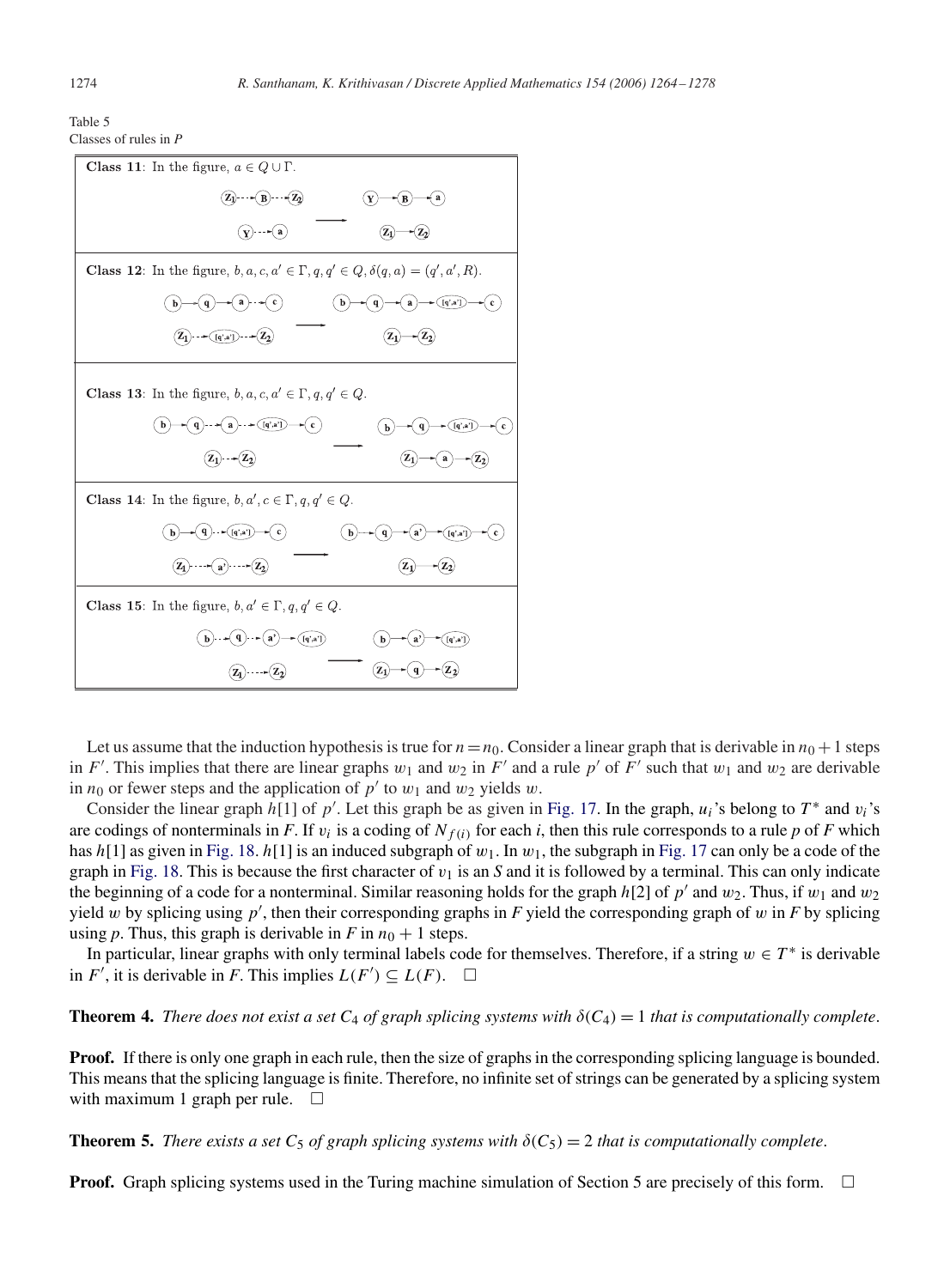| <b>Class 16:</b> In the figure, $a', c \in \Gamma, q' \in Q$ .                                                          |
|-------------------------------------------------------------------------------------------------------------------------|
| $\widehat{[q',a']}$ $\cdots$ $\leftarrow$ $\binom{c}{ }$<br>[q',a'<br>$\mathbf{a}^{\prime}$<br>a'                       |
| $\mathbf{q}$ <sup>2</sup> ) $\cdots$ $\mathbf{z}_2$<br>$Z_1$<br>$\mathbf{Z}_1$                                          |
| <b>Class 17:</b> In the figure, $q' \in Q, a' \in \Gamma$ .                                                             |
| $-\blacktriangleright(\mathbf{q}^{\prime},\mathbf{a}^{\prime})\longrightarrow(\mathbf{q}^{\prime})$<br>[q',a'           |
| $\widehat{z_1}$ $\cdots$ $\widehat{z_2}$                                                                                |
| <b>Class 18:</b> In the figure, $b, c, a, a' \in \Gamma, q, q' \in Q, \delta(q, a) = (q', a', L)$ .                     |
| (q',a')<br>$\prec$ q<br>$\scriptstyle(\,c)$<br>$\mathbf c$<br>$\mathbf{b}$                                              |
| $\dots \sim (q',a') \cdots \sim (Z)$                                                                                    |
| <b>Class 19:</b> In the figure, $b, a, c, a' \in \Gamma, q, q' \in Q$ .                                                 |
| $\widehat{q}$ $\cdots$ $\widehat{a}$ $\cdots$ $\widehat{c}$<br>(q, a)<br>(q',a')                                        |
| $({\bf z}_1)$<br>$(\overline{z_1}) \cdots \rightarrow (\overline{z_2})$<br>a                                            |
| <b>Class 20:</b> In the figure, $b, a', c \in \Gamma, q, q' \in Q$ .                                                    |
| $\blacktriangleright$ $\left( q\right)$ $\blacktriangleright$ $\left( c\right)$<br>(q',a')<br>(q, a)<br>$\vert$ b)<br>a |
| $\cdots$ $\rightarrow$ $(a')$ $\cdots$                                                                                  |

**Theorem 6.** *There exists a set*  $C_6$  *of graph splicing systems with*  $\omega(C_6) = 3$  *that is computationally complete.* 

**Proof.** We prove this by actually constructing, for every Turing machine *M*, a splicing system in which no more than three edges are cut and which simulates the Turing machine. The splicing system generates, for each string, a graph containing a copy of the string and a copy of the reverse of the string. Then we make use of the property that, for each Turing machine *M*, there exists a Turing machine  $M^R$  such that  $w \in L(M)$  iff  $w^R \in L(M^R)$ . We simulate the machine  $M^R$  on a copy of  $w^R$  and generate w iff  $w^R$  is accepted by  $M^R$ .

Let  $M^R = (Q, \Sigma, \Gamma, \delta, q_0, B, \{q_f\})$ . Then we construct a graph splicing system  $(N, T, P, I)$  as follows:

$$
V = \Gamma \cup Q \cup \{E, X, X', Y, Z, C, Z_1, Z_2\} \cup \{[q, a]|q \in Q, a \in \Gamma\} \cup \{(q, a)|q \in Q, a \in \Gamma\} \cup \{a'|a \in \Gamma\}.
$$

The axiom set *I* is given in [Fig. 19.](#page-8-0) The rule set *P* has 29 finite classes of rules. We describe each class pictorially in Tables 3–7. Each rule has two graphs,  $h[1]$  and  $h[2]$ . We describe these graphs and the resultant graphs obtained from these graphs after splitting and recombining. The cut-edges of the rules are shown in dotted lines [\(Table 8\)](#page-12-0).

The rules in Classes 1–6 generate the graph shown in [Fig. 20.](#page-13-0) Rules in Classes 7–9 introduce  $q_0$  after X and change X into Y to start the simulation in  $w^R$ . Rules in Classes 10 and 11 are used to introduce blank B after Y or before Z. Rules in Classes 12–17 simulate the right move of the Turing machine of the form  $\delta(q, a) = (q', a', R)$ . The subgraph<br>shown in Fig. 21 is changed to the subgraph shown in Fig. 22 by the rules in Class 12, a is removed by the ru shown in [Fig. 21](#page-13-0) is changed to the subgraph shown in [Fig. 22](#page-13-0) by the rules in Class 12. *a* is removed by the rules in Class 13 and  $a'$  is introduced in that place by the rules in Class 14.  $q$  is removed by the rules in Class 15 and  $q'$  is introduced by the rules in Class 16. Rules in Class 17 remove  $[q', a']$ . After using the rules in Class 17, we end up<br>with the graph as shown in Fig. 23. Rules in Classes 18 to 23 simulate a left move of the form  $\delta(a, a) = (a',$ with the graph as shown in [Fig. 23.](#page-13-0) Rules in Classes 18 to 23 simulate a left move of the form  $\delta(q, a) = (q', a')$ <br>in a similar manner. When a final state a c is reached, rules in Classes 24 to 29 remove from the subgraph as s in a similar manner. When a final state  $q_f$  is reached, rules in Classes 24 to 29 remove from the subgraph as shown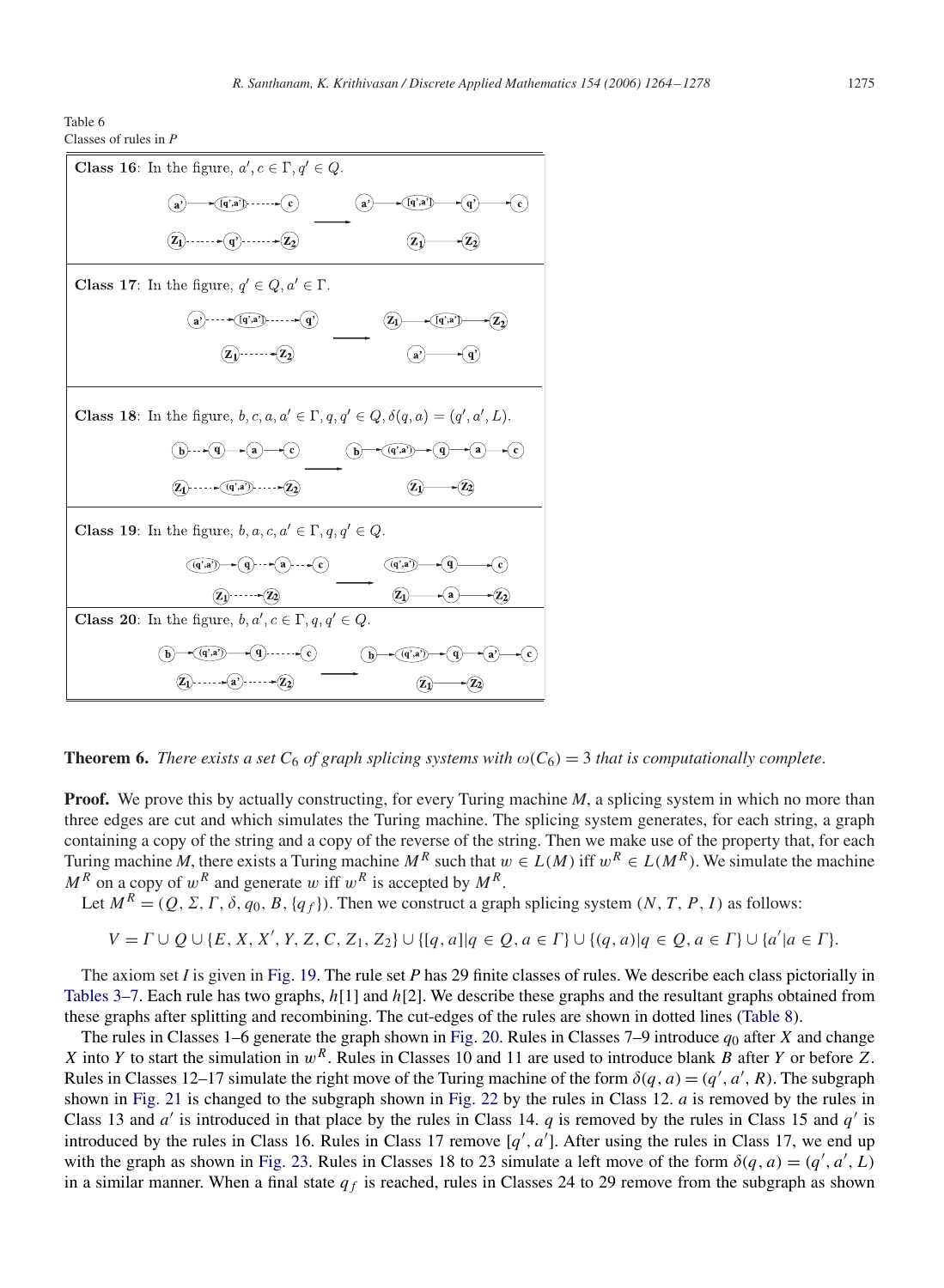<span id="page-12-0"></span>

| Table 7 |                         |  |
|---------|-------------------------|--|
|         | Classes of rules in $P$ |  |

| <b>Class 21:</b> In the figure, $b, a' \in \Gamma, q, q' \in Q$ .                                                                                            |
|--------------------------------------------------------------------------------------------------------------------------------------------------------------|
| $\widehat{q'}(q',a')$ $\cdots$ $\widehat{q}$ $\cdots$ $\widehat{q'}$<br>$\left( \overline{\mathbf{q}^{\prime }},\mathbf{a}^{\prime }\right)$<br>$\mathbf{b}$ |
| $\left( \mathrm{z}_{1}\right)$<br>$(z_1)$ - - - - - $(z)$                                                                                                    |
| <b>Class 22:</b> In the figure, $a', c, b, d \in \Gamma, q' \in Q$ .                                                                                         |
| $\overrightarrow{a}$ $\rightarrow$ $\overrightarrow{b}$ $\rightarrow$ $\overrightarrow{a}$ $\rightarrow$ $\overrightarrow{a}$<br>(d)<br>(q')<br>(q', a)<br>a |
| $\cdots$ $\widehat{q}$ $\cdots$ $\widehat{z_2}$                                                                                                              |
| <b>Class 23:</b> In the figure, $a', b \in \Gamma, q' \in Q$ .                                                                                               |
| $\bullet (b) \cdots \bullet (q',a') \cdots \cdots \bullet (a')$<br>(q,a)                                                                                     |
| (qʻ                                                                                                                                                          |
| <b>Class 24:</b> In the figure, $a, c \in N, b \in \Gamma$ .                                                                                                 |
| $\mathbf{P}(\mathbf{q}_0 \rightarrow \mathbf{p}) \rightarrow \mathbf{p}(\mathbf{q})$<br>( c`<br>`a`<br>a                                                     |
| $(\overline{z_1}) \cdots \bullet (\overline{z_2})$<br>$(\mathbf{z_1})$<br>$\mathbf b$                                                                        |
| <b>Class 25:</b> In the figure, $a, c \in N, b \in \Gamma$ .                                                                                                 |
| $\mathbf{e}(\mathbf{c})$<br>a                                                                                                                                |
|                                                                                                                                                              |

Table 8 Classes of rules in *P*

| Class 26:                                                     |
|---------------------------------------------------------------|
| $\cdot$ (q) $\cdot\cdot\cdot\cdot(z)$<br>Y.<br>$\mathbf{Z}_1$ |
|                                                               |
| <b>Class 27:</b> In the figure, $a \in \Sigma$ .              |
| $(\Omega^{1},\ldots,\Omega^{n})$<br>$\mathbf{a}$              |
| a                                                             |
| <b>Class 28:</b> In the figure, $a, b \in \Sigma$ .           |
| -(Z)<br>$\bf{a}$<br>b                                         |
| a                                                             |
| <b>Class 29:</b> In the figure, $a, b \in \Sigma$ .           |
| $\mathbf{a}(\mathbf{b})$<br>E<br>C                            |
|                                                               |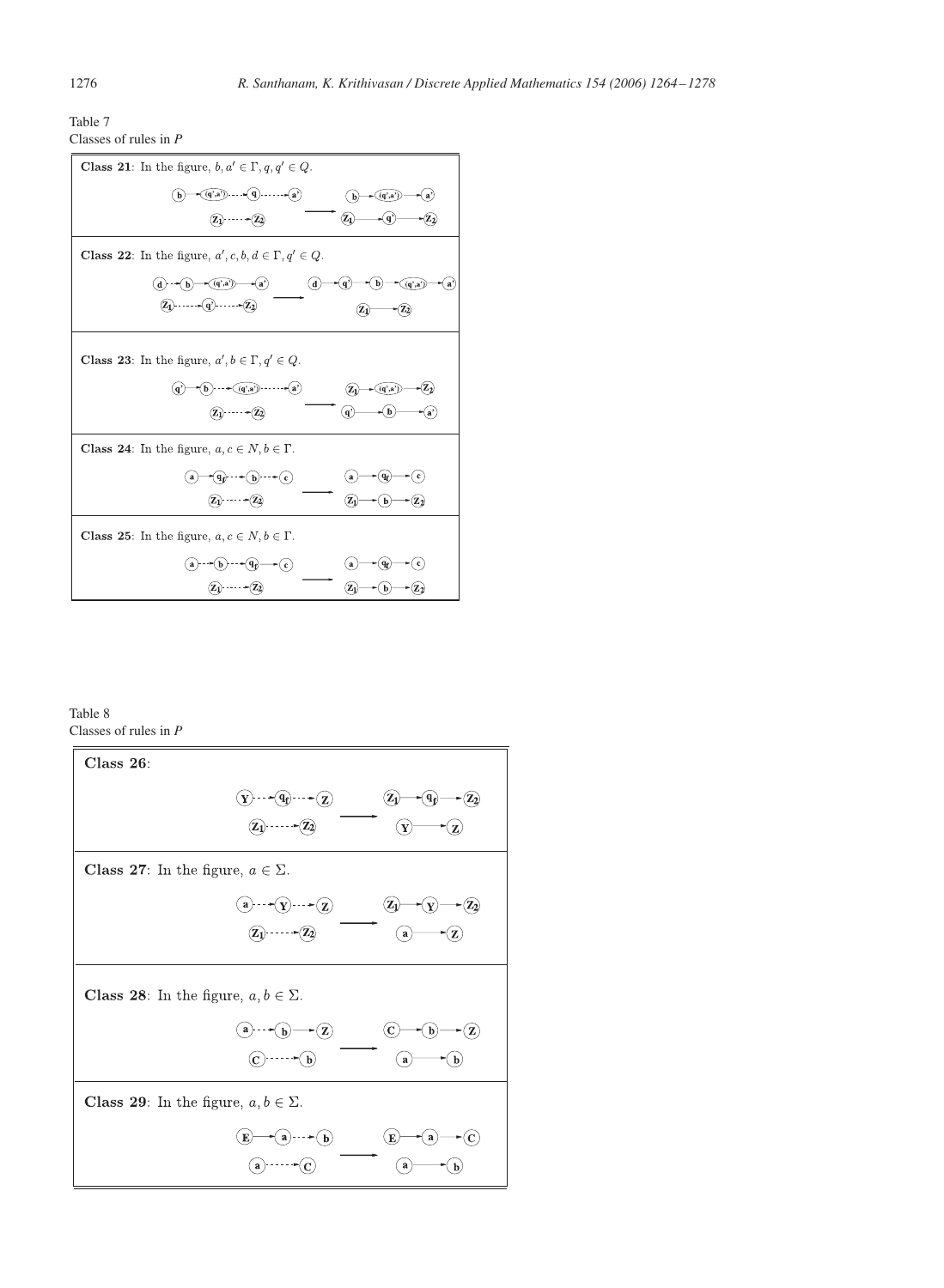

<span id="page-13-0"></span>Fig. 20. Graph generated by rules in Classes 1–6.



Fig. 21. Subgraph modified by rules in Class 12.



Fig. 22. Subgraph obtained after using the rules in Class 12.



Fig. 23. Graph obtained after using the rules in Class 17.



Fig. 24. Graph before applying the rules in Classes 24–29.

in Fig. 24 all other nodes except the nodes representing  $w$  between  $E$  and  $Y$  and we end up with a linear graph representing w.

It can be seen as in the previous section that the graph language generated consists of linear graphs representing strings accepted by the Turing machine *M* and nothing else.  $\Box$ 

## **6. Conclusions**

The paper considers graph splicing systems and proves universality of the model with various restrictions. Graph splicing systems seem to be a good abstract model of systems in which chemical/bio-chemical processes occur. They are also very general in the sense that most formulations of string splicing systems in the literature can be obtained as special cases of graph splicing systems. The result that extended graph splicing systems with only finite sets of axioms and rules are computationally complete, even when some constraints are imposed on them, is a powerful result since most completeness results concerning splicing systems in the literature use either infinite sets of axioms/rules (see [\[4\]\)](#page-14-0) or place artificial constraints on the form of the rules (see [1]).

It is an open problem to find the minimum number of rules required for obtaining computational completeness of the model. It would be worthwhile to modify the definition of the graph splicing systems, for example, to allow for only undirected graphs, and study their generative power.

#### **Acknowledgements**

The authors wish to acknowledge the help of Ms. K. Arthi in the preparation of this manuscript.

## **References**

[1] D. Boneh, R. Lipton, C. Dunworth, J. Sgall, On the computational power of DNA, [http://www.cs.princeton.edu/](http://www.cs.princeton.edu/dabo)∼dabo

[2] K.L. Denninghoff, R.W. Gatterdam, On the undecidability of splicing systems, Internat. J. Comput. Math. 27 (1989) 133–145.

<sup>[3]</sup> R. Freund, Splicing systems on graphs, in: Proceedings of Intelligence in Neural and Biological Systems, IEEE Press, New York, May 1995, pp. 189–194.